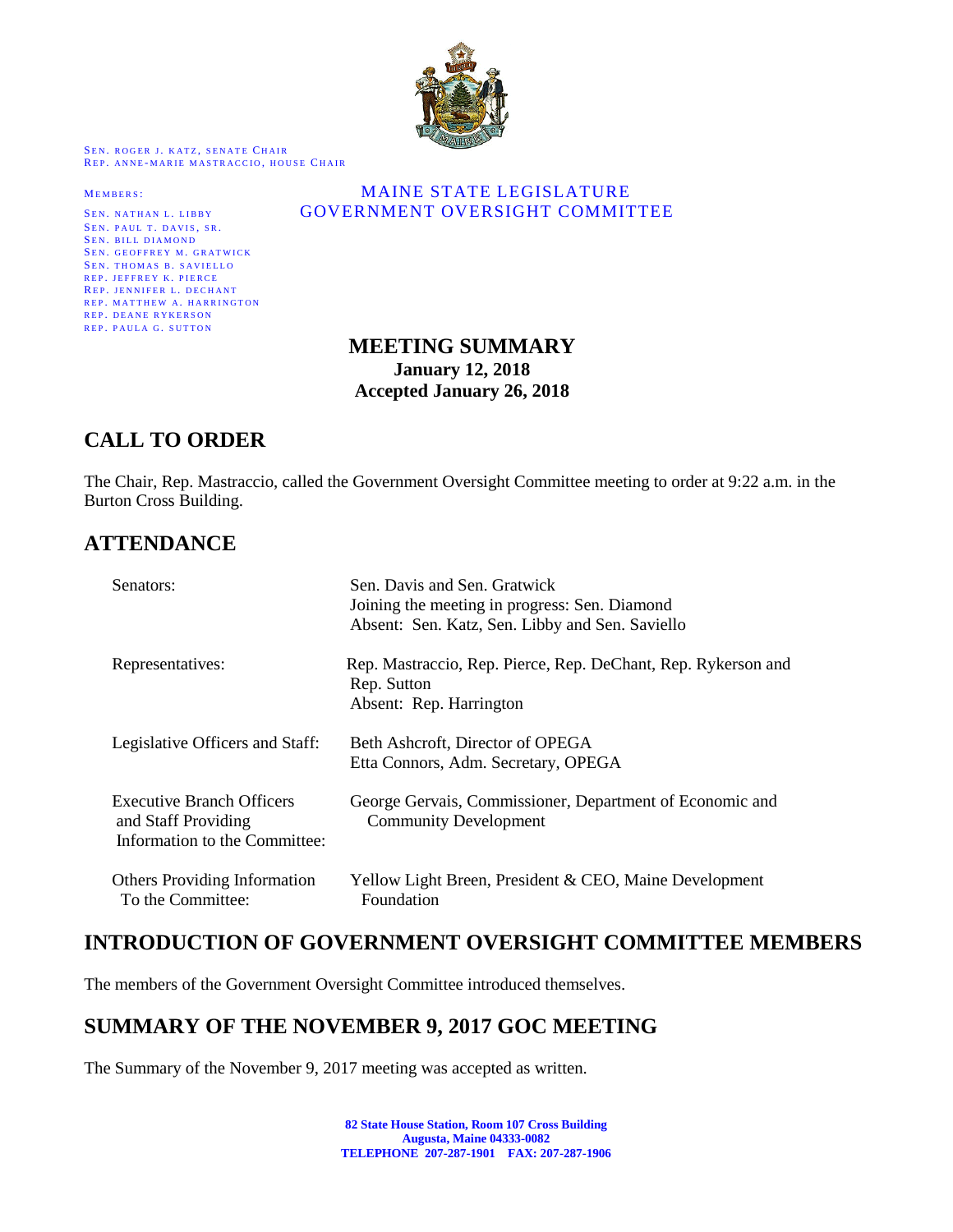## **NEW BUSINESS**

#### • **Review Status of Legislation of Interest to GOC**

### - **LD 367 "An Act to Implement Recommendations of Government Oversight Committee to Develop A Long-Range Strategic Plan for Economic Improvement in the State"**

Director Ashcroft reviewed the status of LD 367. The GOC introduced the bill which made it through the House and is currently on the Special Appropriation's Table pending funding for the Maine Economic Growth Council (MEGC) to do the necessary work on the long term strategic improvement plan. Mr. Breen, the President of the Maine Development Foundation (MDF) was attempting to get some of that work started. Mr. Breen was at the meeting to give the GOC an update on the status of that work.

Mr. Breen said it was two years ago that the discussion began that has led to LD 367. He said MDF and the MEGC appreciated all the work done by the Legislature regarding a Long-Range Strategic Plan for Economic Improvement. Two years ago the genesis was the basic observation from the GOC and from their evaluative consultants that it is extremely difficult to evaluate the impact of any program or incentive if there are no goals and strategies against which to evaluate them. They asked MEGC and MDF to assist with that problem. MEGC over all these years has produced the Measures of Growth Report, which is a series of valued and valuable metrics to guide public policy discussion, but had not ever taken up the principal part of its mandate which was to develop a Long-Range Economic Strategy on a five to seven year planning horizon. That was why the GOC crafted LD 367 to refine that mandate, to tie it more to the frequency and sequencing of their program evaluation work so the strategy and evaluation went together.

The public hearing on LD 367 was held with the Labor, Commerce, Research and Economic Development (LCRED) Committee. Wonderful dialogue across three or four work sessions ultimately resulted in a unanimous Committee report and amendment with fairly minor refinements to the GOC's original LD which is currently sitting on the Appropriation's Table. The two most important parts of the dialogue from his point of view were first the idea that we were not setting out to do a one and done report that would sit on a shelf somewhere. The bill had bones. The strategy was designed to be a persistent, recurring continuously reported on and updated tool to be used by the Legislature and the State. Mr. Breen said that was an important piece. The second important piece are the resources because one of the reasons the MEGC never tackled the work was because they were never resourced to do so.

Mr. Breen said MDF was told that the Chief Executive did not believe that a new mandate for MEGC was necessary in the form of a bill or that new resources were necessary given all the resources across State government. The Department of Economic and Community Development (DECD) testified neither for nor against the bill and made some very positive comments about the concept. He said Commissioner Gervais has been a strong supporter at MECG meetings in saying we should take this mandate seriously and do what is supposed to be done. MEGC did have meetings over the summer and tried to figure out what the path forward would be to get there without the bill, and if necessary, without any additional appropriations.

The MEGC, which is made up of four legislators, the Commissioner of DECD and fourteen public members, had five vacancies. Mr. Breen said there were only nine members and that all of their terms had expired so members were serving until being reappointed. Commissioner Gervais and Mr. Breen talked about this and the Commissioner felt they were not going to get any latitude for redeploying existing resources to the work unless the Governor, President of the Senate and Speaker of the House are committed to bringing the MEGC up to full speed. He noted that LCRED wrote a letter to make sure they retackled that. Mr. Breen said they feel positive that the Chief Executive would support bringing the MEGC up to full speed and hopes over the coming days, or weeks, that there will be a full strength MEGC appointed to tackle the work. With the credibility of that body comes the ability for him to keep working with the Commissioner to figure out what resources there are in DECD and other State agencies. Clearly you should not do a project like this with trying to leverage new staffing or new consultants when you have a State Economist and a team of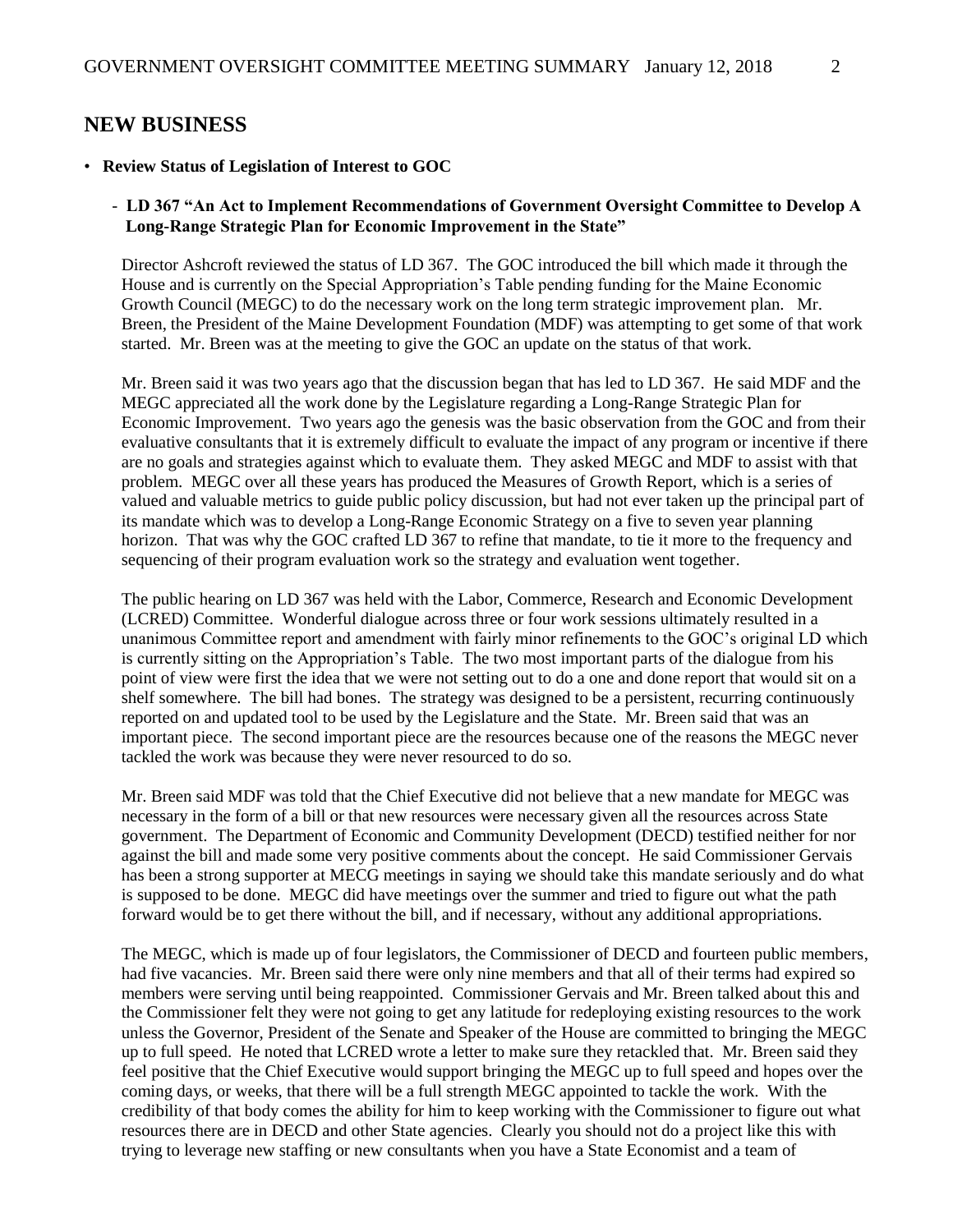economist at the Department of Labor, strong minds at MTI and OPM and other State agencies. He said Commissioner Gervais is committed to helping MEGC tag the other State agencies that could be leveraged. MDF thinks they can come up with resourcing for this with the MEGC's existing budget, as well as some of the other agencies' resources that would be similar to what was in the fiscal note on the bill and move the project forward.

Rep. Rykerson asked what the fiscal note on LD 367 is. Mr. Breen said the fiscal note was \$390,000 over the biennium and was to be on top of the MEGC's existing \$110,000 budget. Part of the amount was frontloaded because what was contemplated at that time was spending the first year to year and a half developing a robust resource-supported strategy document for the Legislature and then build a fund that would enable them to constantly monitor progress across the next biennium. There would be annual progress reports or status reports, a biennial update and every four or five years the entire strategy would be revisited to see if it was still germane and properly targeted. Mr. Breen said the appropriation was to build up the non-lapsing fund to support a continuous process. They have been talking with Commissioner Gervais and the Federal Economic Development Administration about whether MEGC can get a federal match for some part of this project. Those commitments are not final and MDF would have to apply to the feds for the match, but there is a lot of receptivity and enthusiasm for trying to work together to move that forward.

Sen. Gratwick asked if the MEGC's strategy was going to be to help the larger manufacturers, such as BIW, or is it going to be for a small machine shop in Aroostook County. What is MEGC's focus so the Legislature can see what their deliverables are when they come back before the Legislature in two or five years. Mr. Breen said their plan would be to be back before the Legislature early in the next Session. Twelve to fifteen months is an ambitious cycle to tackle something of this nature, but they also want it to be useful to the Legislature and to the next Administration. The MEGC hopes to do a lot of work over the course of calendar year 2018 and then be in a position for the next Governor and Legislature to put finishing touches on it and to take a lot of ownership over it.

Regarding Sen. Gratwick's question about the substance, Mr. Breen said the MEGC's role is going to be to convene a Council that is going to be very diverse, is going to represent many sectors, big and small, some legacy and some new and will have healthy and, occasionally, difficult debates to say what is the right balance. From his view, the planning process needs to tackle the economic environment in Maine so that cuts across all sectors. They need to figure out if there are some sectors that are really important to sustain or grow and what are some of the regional geographic variations in the State. The MEGC would have to debate what the right balance is between all three of those - economics, sector growth and regional opportunities. That is not an easy conclusion to reach in terms of the balance in policies that might sustain a mature, but declining industry and the policies that might support a small, but growing industry. He thinks it will be interesting debate and sometimes the debates will say let's focus on the factors that are common to everyone in terms of workforce, connectivity, and cost of doing business and not try to be too astute at picking sectors that look like winners. That is the kind of debate he would envision MEGC having and its work product would capture the reasoning and the research that supported where they came down on that debate.

Mr. Breen noted that MDF is prohibited from doing anything that would require them to register as a lobbyist. They are also prohibited from taking a position on bond issues and referendum questions. That occasionally has its drawbacks when so much public policy is being made by referendum and they do not have a voice in that part. He does think it protects the credibility and political objectivity of MDF to say we are trying to set the broad stage for legislators and in the case of referendums to the voters, to debate those precise bills regarding R&D. The Legislature does not need the MEGC and MDF to be one more lobbyist arguing which of the bills to support and to what extent. MDF and MEGC can give the Legislature the broad context of where legislators should be aiming to move and then the Legislature figures out how much overall progress can be made in a given session given budget realities and constraints.

The Committee thanked Mr. Breen for the information he provided.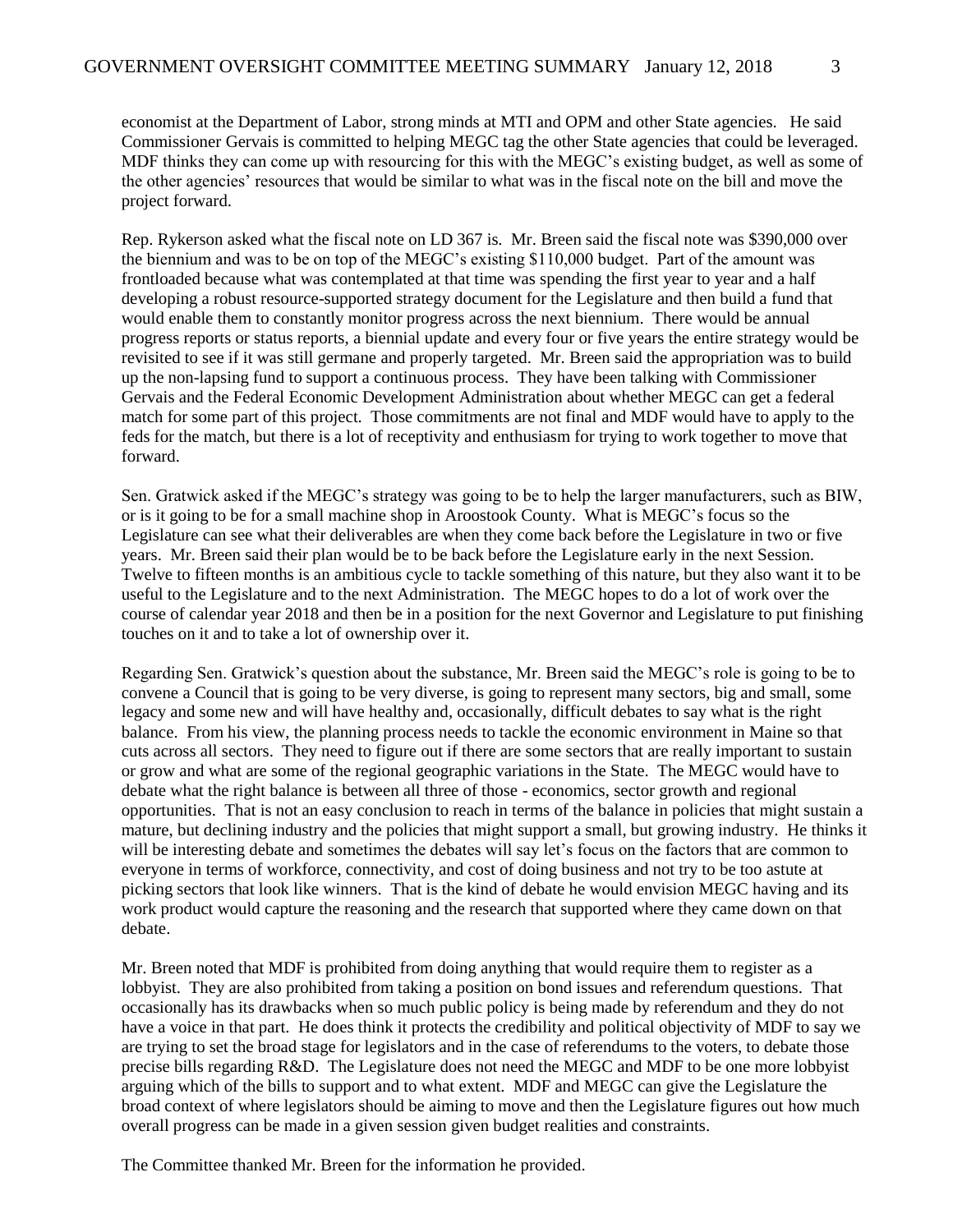Rep. Mastraccio asked if Commissioner Gervais would like to join the Committee's conversation.

Rep. Sutton said the minimum wage issue has loomed for a long time and affects many Maine businesses. She did not recall seeing anybody from DECD making any statements on whether increase to the minimum wage was going to be positive, negative or neutral and asked if DECD ever takes a position on issues. Commissioner Gervais said the Administration had a position on minimum wage and DECD is part of the Administration. Rep. Mastraccio noted that the Department of Labor took a position on the minimum wage issue.

Rep. DeChant said, as a member of the MEGC, she wanted to thank the Commissioner for his leadership because, as noted by Mr. Breen, over the years they have been doing good work but it has been stunted by not being able to take it to the next level. The MEGC did a lot of work over the summer moving this forward and in an industry that is built on incremental advances she said this is almost leap frogging into something that is so overdue and needed for the State and thanked the Commissioner for his work.

Commissioner Gervais said the first step has been to get the MEGC re-energized with a focus on tackling this plan because it has been of interest to a lot of people. In MEGC meetings he has been pushing on going down this path and is where MEGC should focus. He thinks they are in a good position assuming that all three parties agree on the MEGC's makeup and it has been thought through in a way that hopefully they will be in agreement with.

The GOC members thanked the Commissioner for the information he provided.

Mr. Breen said because MDF will devote the bulk of the MEGC's resources to this project the Legislature will not see a full Measures of Growth Report in 2018. They may only do an update or try to reinforce important issues. He said, as the Commissioner said, the work can be done within the existing statute but there is some language in the bill that Mr. Breen thinks is helpful, especially the sense that this is an ongoing process that is constantly updated, revised and refreshed. If this process takes off and everyone is comfortable with it they might be in a position to strip off the fiscal note and to move some of the helpful language forward in another way. Mr. Breen said the other question is, if we cobble together one-time resources for the first part of this project over the next year what do they do in the next biennium and beyond. He does not know if there are creative ways that the Legislature, without binding their successors, can put a marker down that they want to see the work supported in the future when MDF may not be able to cobble funds together in this ad hoc way.

Rep. Pierce noted that Mr. Breen said there could be some language stripped out the LD 367 or changed and asked if he had any specifics or is it something he could provide to the Committee for their review. Mr. Breen said there is some language in the current statute that is clunky and the bill refines some of that, but more importantly are the sections of the bill that set out the annual, biennial and quadrennial process. Director Ashcroft's summary and talking points of the bill lays that out well in terms of how that works, as well as how it interrelates to the evaluation cycle. The learnings from the evaluation reports should inform the strategy and vice-versa. Subsequent evaluations should be targeted to what the strategy is calling for. Most of the language in the bill does not really tie to the fiscal note and could stand on its own while waiting to make sure everyone is comfortable with why we are doing this work.

Rep. Mastraccio said her hope is that once the process is started it will be a product that people will buy into, including a new Administration. The work is being done in a public way and she is hoping it gets as much press as other things get because thinks it is incredibly important in the next twenty years to what happens in Maine.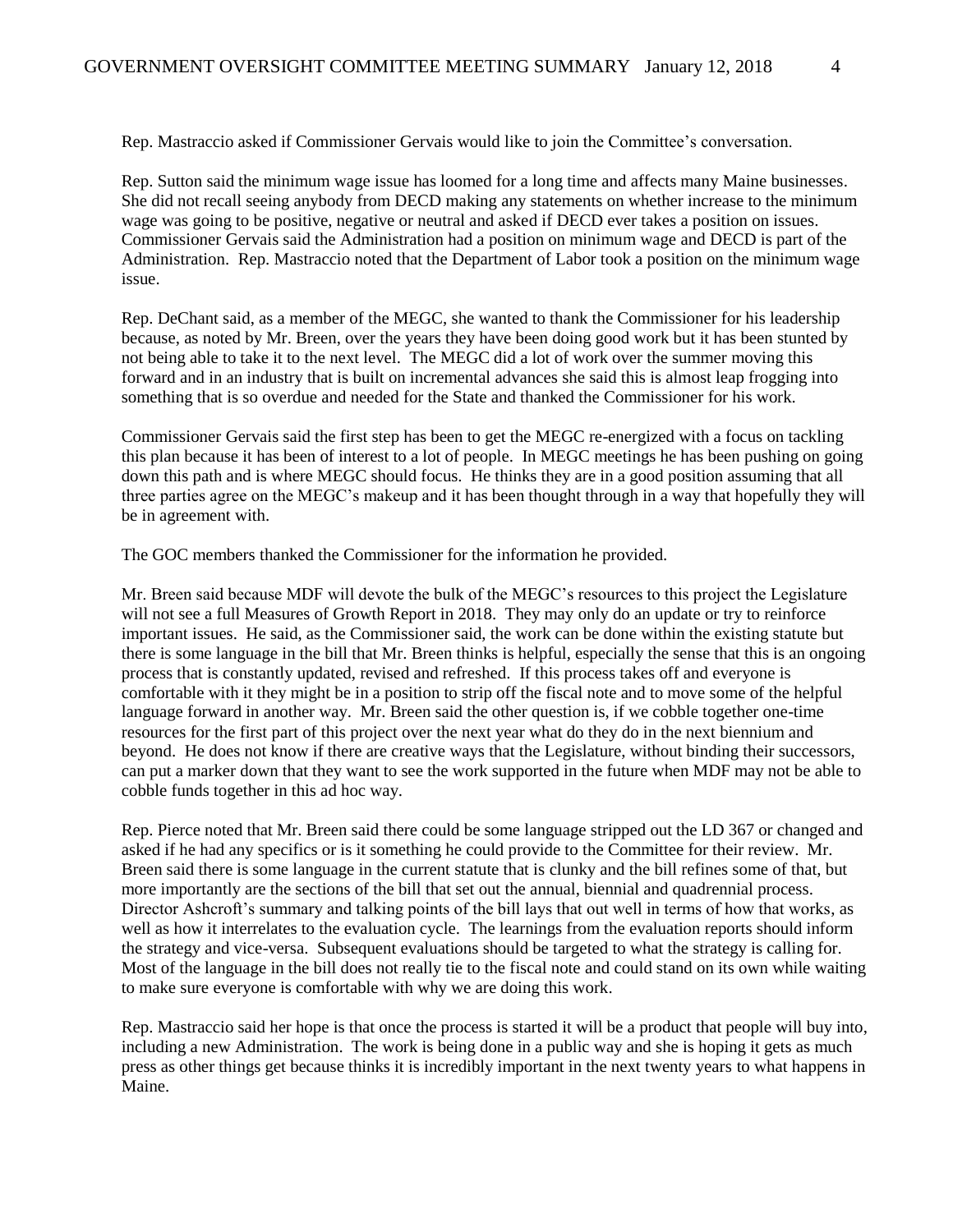#### **- LD 1654 "An Act to Protect Economic Competitiveness in Maine by Extending the End Date for Pine Tree Development Zone Benefits"**

Director Ashcroft said LD 1654 may be of interest to the GOC given that OPEGA just released the Pine Tree Development Zones Report. LD 1654 has been introduced and would extend the deadline for the Pine Tree Development Zones (PTDZ) applications for another five years. The bill was referred to the LCRED Committee and the public hearing was held yesterday. On Tuesday OPEGA briefed the Committee on their PTDZ Report including the recommendations. OPEGA has been asked to provide some information for the LCRED Committee for the Work Session and is working on gathering that information. She wanted to make the GOC aware of the fact that LD 1654 was moving forward and as part of the work on the bill, OPEGA's recommendations are getting considered by LCRED. The Taxation Committee will have input but recognized that the LCRED Committee was the policy committee of jurisdiction to deal with PTDZ and forwarded the responsibility for review of the Report recommendations, for the most part, to LCRED.

Rep. DeChant wanted to clarify the process. LD 1654 just extends the PTZD application deadline so it is now incumbent on the LCRED Committee to add some teeth, evaluation and iron out the many challenges that were discovered since this Program was implemented in 2003. Director Ashcroft said that was correct.

Rep. Mastraccio said Commissioner Gervais and others' comments during the LCRED Committee's public hearing on LD 1654 agreed with some of OPEGA's Report recommendations. They were willing to make those kinds of corrections and stated that for the record, and also gave the LCRED Committee suggestions.

Sen. Gratwick said there is no work on PTDZ for the GOC other than talking about the most effective way to bring more data in, but that is now not in the GOC's purview. Director Ashcroft agreed with Sen. Gratwick with the caveat that the whole Tax Expenditure process has not included what would be OPEGA's normal follow-up monitoring on the recommendations that OPEGA has made. In a typical non-tax review OPEGA continues to follow-up for the GOC to say what has been implemented, what has not been implemented and does the GOC want to take any action to address things that have not been worked on. In the current statute it is silent as to what is envisioned for that for the tax programs. If OPEGA is going to continue to follow-up, is the GOC the Committee they would be bringing information back to. Until they know what that process looks like it is possible that somewhere down the road the GOC may again play a role in looking at what OPEGA has recommended and whether there is anymore that needs to be advanced that has not been addressed. As of right now, there is no further role for the GOC.

Sen. Gratwick said the tax policy is so complex and there are so many patterns that all have become used to. He thinks another valuable discussion is how we can have a longer range perspective on a more effective tax policy over time. But that is not in the GOC's purview right now. Director Ashcroft said that was correct, but noted that it does relate to what the GOC just heard about which is strategy and plan that the MEGC is hoping to put forward. She thinks it is envisioned that that planning process would involve thinking about a lot of different things, tax policy perhaps being one of them, and then ultimately support pursuit of whatever strategies or goals that are in the plan. For some of these more detailed items, we would see where they fit better and whether they are a strong force for driving us forward or whether there are some that should fall by the wayside in favor of pursuit of other things.

Rep. Mastraccio said in a world where the Legislature has change every two years, they want to embed as much as possible in that follow-up process so that it becomes something that they are continually reviewing and evaluating and eventually it will get easier and will become something the Legislature does. She doesn't see any reason why OPEGA would not come back in a few years to report on what they did. Although the report back would be different than the usual, she would like a future GOC to review the work that was done and decide how they can make it a little better. Her concern is where there is so much change as in the Legislature, there is a lot that can get lost.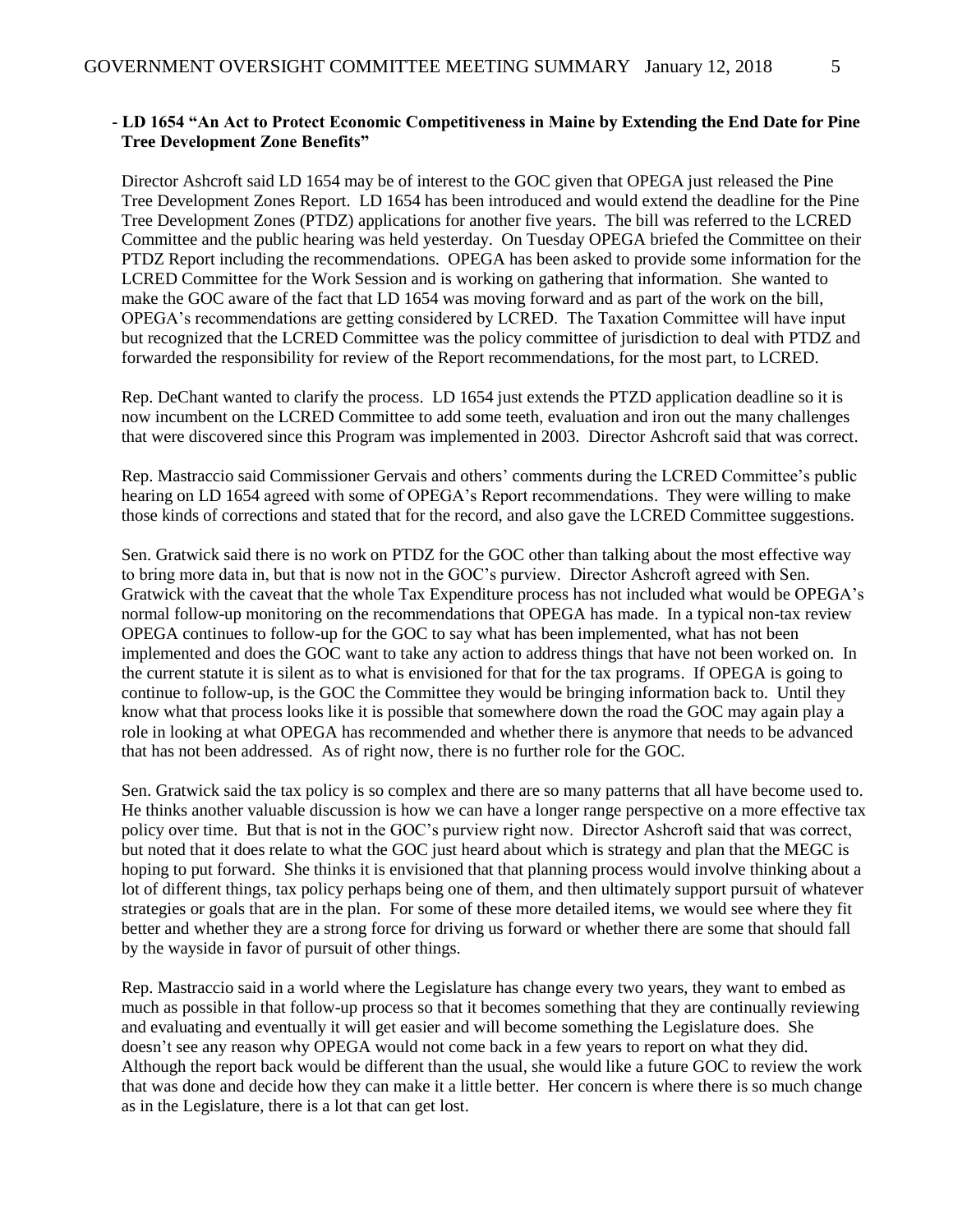#### • **Review Taxation Committee's 2017 Report on Tax Expenditure Review**

Director Ashcroft wanted to make the GOC aware of the work that did get done on OPEGA's Tax Expenditure Evaluations over the past year. The GOC's role in the Tax Expenditure process is to make sure OPEGA had a good objective product to pass on to the Taxation Committee. The Taxation Committee's role was to actually consider the recommendations in OPEGA's New Markets Investment Credit Report and the PTDZ Report. OPEGA also produced for the Taxation Committee a package of materials for Expedited Review of about 15 tax expenditures. This past year is the first time that the Taxation Committee has had some full evaluation reports from OPEGA to consider along with the expedited review. Under statute, the Taxation Committee is required by December 1<sup>st</sup> of each year to issue a report to the Legislature on the results of their review and what they did with the recommendations.

Director Ashcroft summarized what action the Taxation Committee will be taking as stated in their Report. With regard to the Expedited Reviews of approximately fifteen different tax credits that were related to a policy of tax fairness, Taxation did not have any recommendations for statutory changes to any of those programs, but there are some administrative tweaks that they are going to make toward the end of having some better data available in the future. In regard to OPEGA's New Markets Capital Investment Credit Review, the Taxation Committee said they agreed with the recommendations and are going to introduce a bill to put into statute the rules that FAME had already adopted. Those rules had some restrictions on uses of investments in an effort to try to avoid situations where one day loans could happen and avoid issues that we had with those in the past. FAME already has that in rules and OPEGA had recommended that the Legislature consider putting those same things in statute. The Taxation Committee is going to be putting forth a bill to do that. The Taxation Committee is also going to be working with the Maine Revenue Services (MRS) to address the issues and recommendations OPEGA has raised about there being a lack of clarity around what is supposed to happen if the aggregate amount of credit claimed in any one year exceeds \$20 million. The Taxation Committee is going to work with MRS to see whether there is statute change that needs to be put in place in regard to that and, if so, the Taxation Committee will be putting a bill forward or wrapping it into an administrative bill MRS does every year.

Director Ashcroft said as far as the rest of the Report Recommendations around the design weaknesses and the need to enhance the data reporting, OPEGA has recommended that those get considered if there was going to be movement to authorize additional allocation for that program. So far there is no bill that has been put forward to increase the amount of allocation under that program and it will be all used up as of about March 2018. So the Taxation Committee said if there is a bill, then we should be considering these other recommendations that are in OPEGA's Report.

Director Ashcroft said that for the PTDZ report, the Taxation Committee recognized that there was a bill that had been introduced to extend the program and the LCRED Committee was going to be working that bill. So they have recommended and will be working with LCRED, as appropriate, to make sure that OPEGA's recommendations on design weaknesses and data issues get considered as part of that bill. In addition, the Taxation Committee agreed that they thought the expanded reporting by MRS in the biennial Maine State Tax Expenditure Report would be valuable for furthering OPEGA's evaluations. OPEGA had recommended those changes so there would be more transparency for the Legislature. The Taxation Committee thought it was a good idea and asked MRS to let them know if there were additional resources that would be needed to do any of those things. Director Ashcroft was unclear how the Taxation Committee is communicating to MRS that they want them to do this, so she has to follow-up to make sure, just for OPEGA's files and records, how they are going to convey that to MRS.

Rep. Mastraccio noted that Rep. Stanley and Sen. Dow were at LCRED's public hearing and she has been contacted by other members of the Taxation Committee who said they intend to stay very engaged in the process.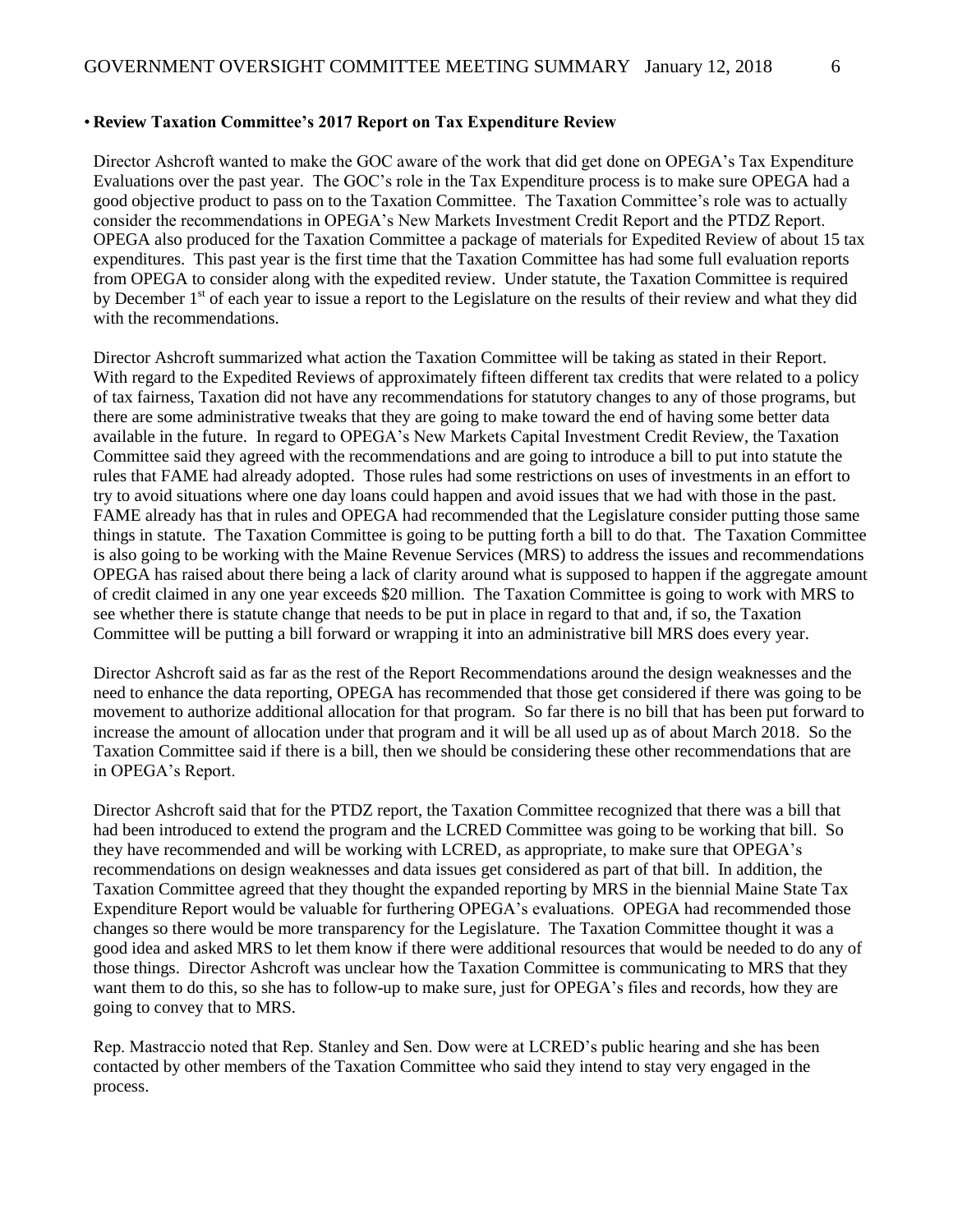#### • **Discuss Possible Changes to Legislative Tax Expenditure Review Process**

Director Ashcroft noted the GOC/OPEGA has gotten through the first year of the tax expenditure process such that OPEGA has had reports go to the Taxation Committee and that Committee has worked them. Now one of OPEGA's reports has gone to the LCRED Committee. At this juncture, OPEGA has been interested in debriefing how all of that has gone and whether there are additional tweaks or adjustments to the process that need to be made going forward. The GOC has authority in statute to introduce legislation that would make changes to the tax expenditure review process as needed. So OPEGA is debriefing to let the GOC know whether there seem to be some areas where they might consider changes in statute. Director Ashcroft wanted the GOC to know some of the areas OPEGA has identified so far. Though they have not been real problems yet, they might possibly be problematic in the future. She was not sure at this time whether any of the observations require statutory change as much as just being aware that this might get to be a challenge. She also wanted to give the GOC members an opportunity to be thinking about whether they think there are things about the process from their role that they might want to adjust.

Director Ashcroft summarized the Tax Expenditure Reviews Possible Areas for Process Improvements or Clarifications as of January 2018. (A copy is attached to the Meeting Summary.)

Rep. Mastraccio asked if the Director thought there could be a time in the future where the Taxation Committee would not recognize that they might not be the best committee to take action. Director Ashcroft hoped that the Taxation Committee would always recognize that, but thinks it is something to watch to see what kind of situation we get into in the future. She is not sure how they would handle, for example, an OPEGA recommendation for FAME to do something. Is the Taxation Committee going to be the one to say it needs to go to the LCRED Committee?

Rep. Mastraccio said there are times when they have that discussion about referencing a bill, but in this case it would seem to her that the discussion would take place between representatives from both Committees. She said it is laid out what they need to do and it should not be a contentious issue. She did not see it as a turf war, but did not know how you would write it in statute. Director Ashcroft was not sure it needed statutory change. She just wanted to point out that the way the process is currently designed everything goes to the Taxation Committee with the assumption that Committee would be the one to act, but that has not been the case so far. The situation also has an impact on OPEGA's resources in trying to support the various committees as well. OPEGA has now presented this Report three times and she thinks it did need to be presented those three times. Rep. Mastraccio saw that as a good thing and the more information that is out there to more people, more people are familiar with it and she thinks it is a benefit for what the GOC/OPEGA is doing. Everyone is seeing that these things do cross over into other joint standing committees.

Rep. Rykerson asked if the Director was referring to OPEGA and not the GOC regarding the possible areas for process improvements. Director Ashcroft said she was referring to OPEGA.

Rep. DeChant asked for further explanation of how the observations the Director described would get considered and implemented.

Director Ashcroft said the statute that lays out the ongoing tax expenditure review process right now has a lot of procedural pieces in it that is intended to make sure that it flows consistently and does the same thing year-afteryear. One of the pieces is for the GOC to have the authority to look at the overall process and say how it is working. OPEGA's ultimate goal is to put out good reports on an evaluation of the tax programs and have recommendations that are considered and thought about potentially for implementation. Are there things going on in the process that could be barriers to meeting that goal for the overall process? The GOC has the authority to introduce adjustments in statute if it is needed to make those challenges go away.

Rep. DeChant asked how this process related to the other evaluations that are contracted out. She was speaking specifically about a review of tax incentive programs, which she came across when doing research on the Ship Builders Tax Credit, and it was from a company that presented to the LCRED Committee and had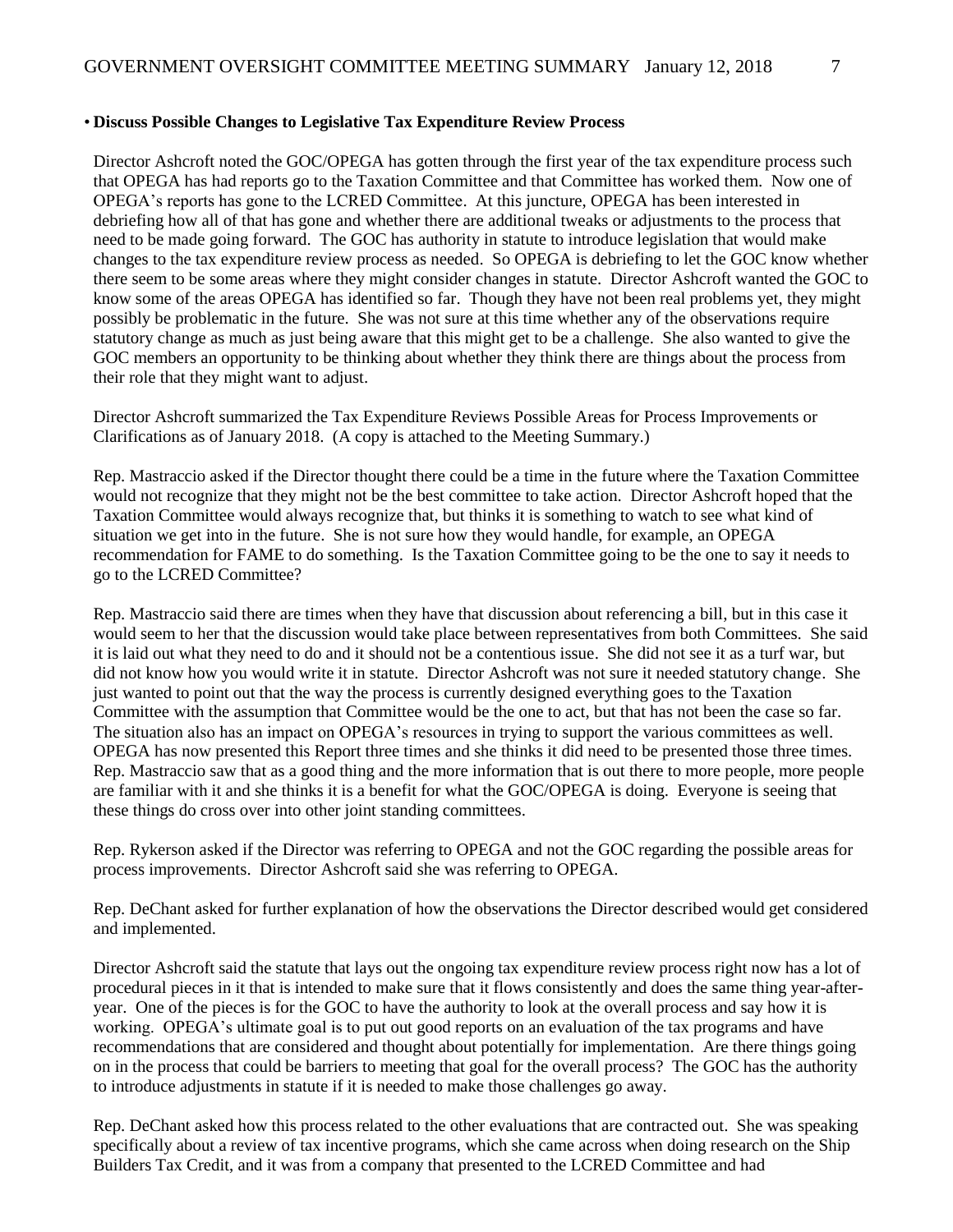recommendations. That review included a variety of tax incentives. She asked how that would relate and would that still continue to exist or would OPEGA's report supersede or eliminate that. Director Ashcroft said all of Rep. DeChant's questions are good ones. Rep. Mastraccio asked if Rep. DeChant would be okay with getting together with Director Ashcroft after the meeting to talk about her concerns. If she thinks afterward it is something the whole GOC will benefit from, the topic will be added to a future GOC agenda for discussion. Rep. DeChant agreed to do that.

Sen. Gratwick thinks OPEGA staff goes through things in much greater detail than most of the policy committees and that it is important to keep on the policy committees especially when they keep changing every two years. He thinks it would be short changing what OPEGA does for the GOC to back off and say it is not in our tax purview to follow-up on recommendations from expenditure reviews. He views OPEGA as a gentle velvet covered hammer to make sure things change because if you do not do that what are you really doing. He thinks the continued follow-up and pushing by OPEGA is necessary, it is an important topic and the goal of what the GOC is. Director Ashcroft agreed and said it was finding the right lines to draw on roles and responsibilities. OPEGA wants to be supportive in helping the Legislature make change where they have an inclination to want to make change.

Director Ashcroft said if she finds there are places where she thinks it would be worthwhile to change something in statute then she will bring that back to the GOC for a possible consideration as to whether they want to introduce legislation to do that. She also said if GOC members have any places they felt the process did not make sense in terms of what we are all trying to accomplish, the Director would like to hear those as well.

#### • **Review Process for Joint Standing Committee Review of Quasi-independent Agency Annual Reports**

Director Ashcroft said this item is more of a heads up and will not apply to all GOC members. She summarized the History of Quasi-independent State Entity Reporting and Review Required by 5 MRSA § 12023 and Guide for Policy Committee Review of Quasi-Independent Reports. (A copy of the documents provided to the GOC are attached to the Meeting Summary.)

Director Ashcroft agreed with Sen. Gratwick that for the reviews of the quasi-independent entity reports to be meaningful, it is going to take some legislators who are interested in spending some time reviewing the reports. This is another instance where we will see how it plays out over time.

Rep. Mastraccio said the GOC had hoped that the agencies would brief the policy committees on their report and that would give committee members the opportunity to ask questions and review it. That was the GOC's intent rather than having the report emailed. The Legislature did not want to be in the same position they were in regarding the Maine Turnpike Authority and what happened there was because of not enough legislative oversight in how money was being spent.

# **UNFINISHED BUSINESS**

#### • **Continued Discussion and Annual Approval of the Classifications and Review Schedule for Tax Expenditures as Required by 3 MRSA § 998-3**

Director Ashcroft wanted to remind the GOC members that OPEGA is working toward the point where the GOC would formally approve the Tax Expenditure Classifications and Schedule. The Committee talked about that and reviewed it at the last meeting. Statute requires that the GOC get input from the Taxation Committee. Director Ashcroft was at the Taxation Committee meeting earlier in the week and shared with them the same documents regarding Tax Expenditures that the GOC has received. She explained the process OPEGA was following and that the GOC was looking for input from them as to whether they agreed with OPEGA's proposed changes that the GOC reviewed at the last meeting. Director Ashcroft was not certain when OPEGA would receive input from the Taxation Committee, but when it is received, she will add it to the GOC's agenda.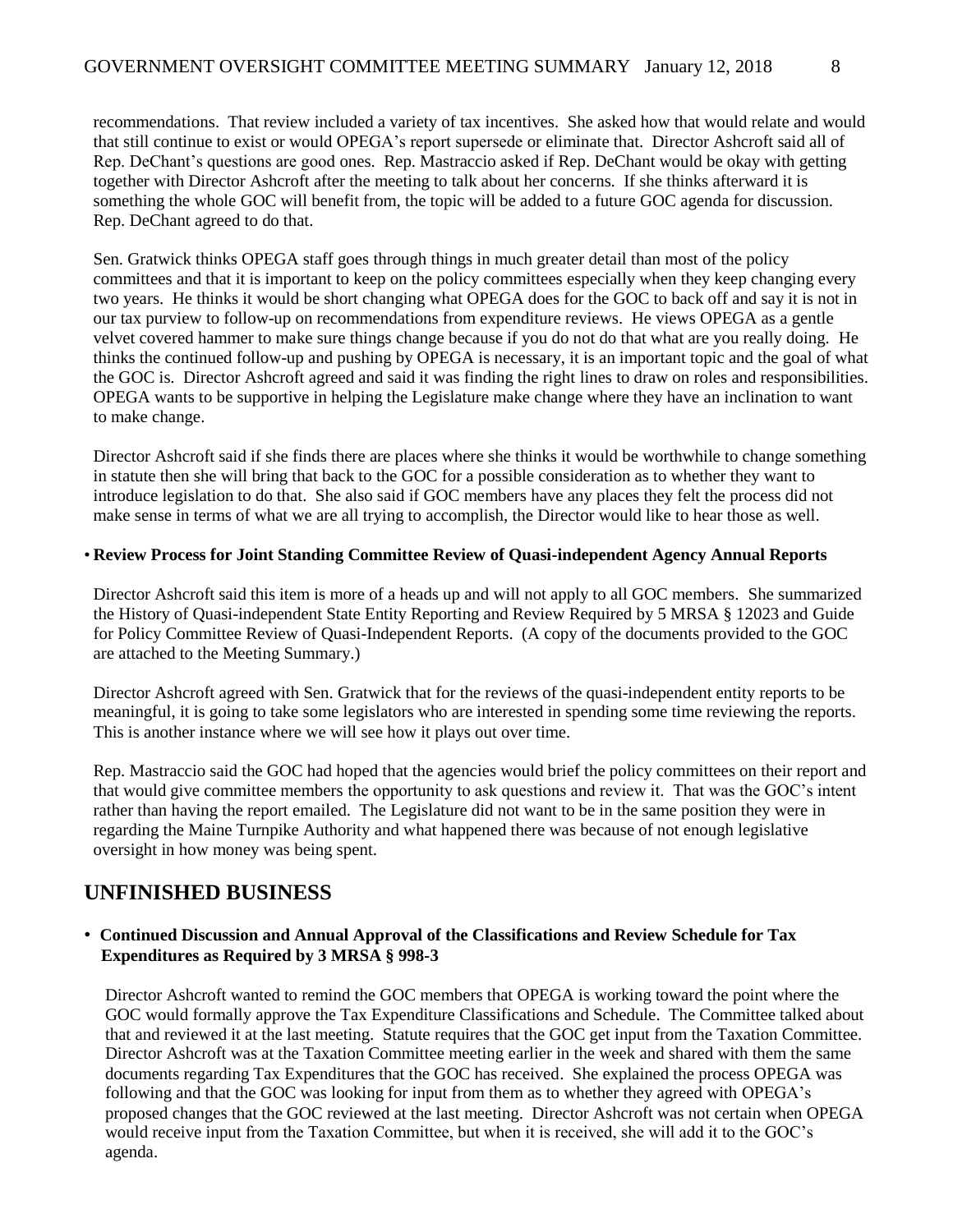Director Ashcroft said that in addition the GOC had some questions for MRS about the programs or tax expenditures that they were no longer going to be reporting in the Biennial Report that they do. The GOC had asked OPEGA to dig in a little and understand MRS's reasoning. OPEGA sent MRS a specific set of questions about five of the tax expenditures and MRS is in the process of putting together responses. Hopefully OPEGA will have those responses in a couple of weeks and will share them with the Taxation Committee as well the GOC when they are received.

# **REPORT FROM DIRECTOR**

### **Status of Projects in Progress**

Director Ashcroft said OPEGA is still in fieldwork on the **Beverage Container Recycling (Bottle Bill)** review. OPEGA is hoping to have its report on this review to the GOC by the end of the first quarter of 2018. That date is, however, pending receipt of data that OPEGA is looking for from MRS to be able to complete an analysis for the Report. She wanted to be clear that OPEGA just made the request to MRS, it is not a matter that they have been putting OPEGA off.

OPEGA is in preliminary research on the **Review of Maine Citizen-Initiative Process.** OPEGA committed to coming back to the GOC at the January  $26<sup>th</sup>$  meeting with a proposed project direction which would include suggestions for what questions OPEGA thinks would be worthwhile for them to try to answer for the GOC in detail.

OPEGA is in fieldwork on **Temporary Assistance for Needy Families (TANF)** and it is OPEGA's goal to have a report out to the GOC by the end of June.

OPEGA is in fieldwork on the tax expenditure evaluation of the **Employment Tax Increment Financing Program** and is looking to releasing a report sometime this Summer. OPEGA has a lot of data analysis ahead still on this review.

The **Maine Capital Investment Credit** is in the planning phase. It is in planning because OPEGA developed the evaluation parameters for that review, presented them to the GOC, and the GOC approved. Other than that, however, OPEGA is not working on the review at this time because there are currently three other tax expenditure reviews and projects in process.

**BETR and BETE** is moving along a little bit more slowly because OPEGA does not have as many resources working on it.

The **Special Project Tax Expenditure: Design Evaluation for Major Business Headquarters Expansion Credit** is due to the Taxation Committee and to the GOC by the end of February. OPEGA is on track to put that out at that time. It is not going to look like a typical report because it is a special project. The suggestions that OPEGA will be making will be for the Taxation Committee primarily, but the report will be issued to the GOC at the same time and a GOC discussion of it will be scheduled for the first GOC meeting in March and at the meeting after it is issued they will talk about it.

There are also two "Planned" projects, **DHHS Audit Functions** and **Substance Abuse Treatment Programs in Corrections System** that OPEGA has not gotten to yet.

# **ANNOUNCEMENTS AND REMARKS**

Director Ashcroft said OPEGA's statutorily-required Annual Report to the Legislature on its performance and accomplishments is due January 15, 2018. She said that Report is going to be delayed until probably February because of OPEGA's other priorities they have been working on.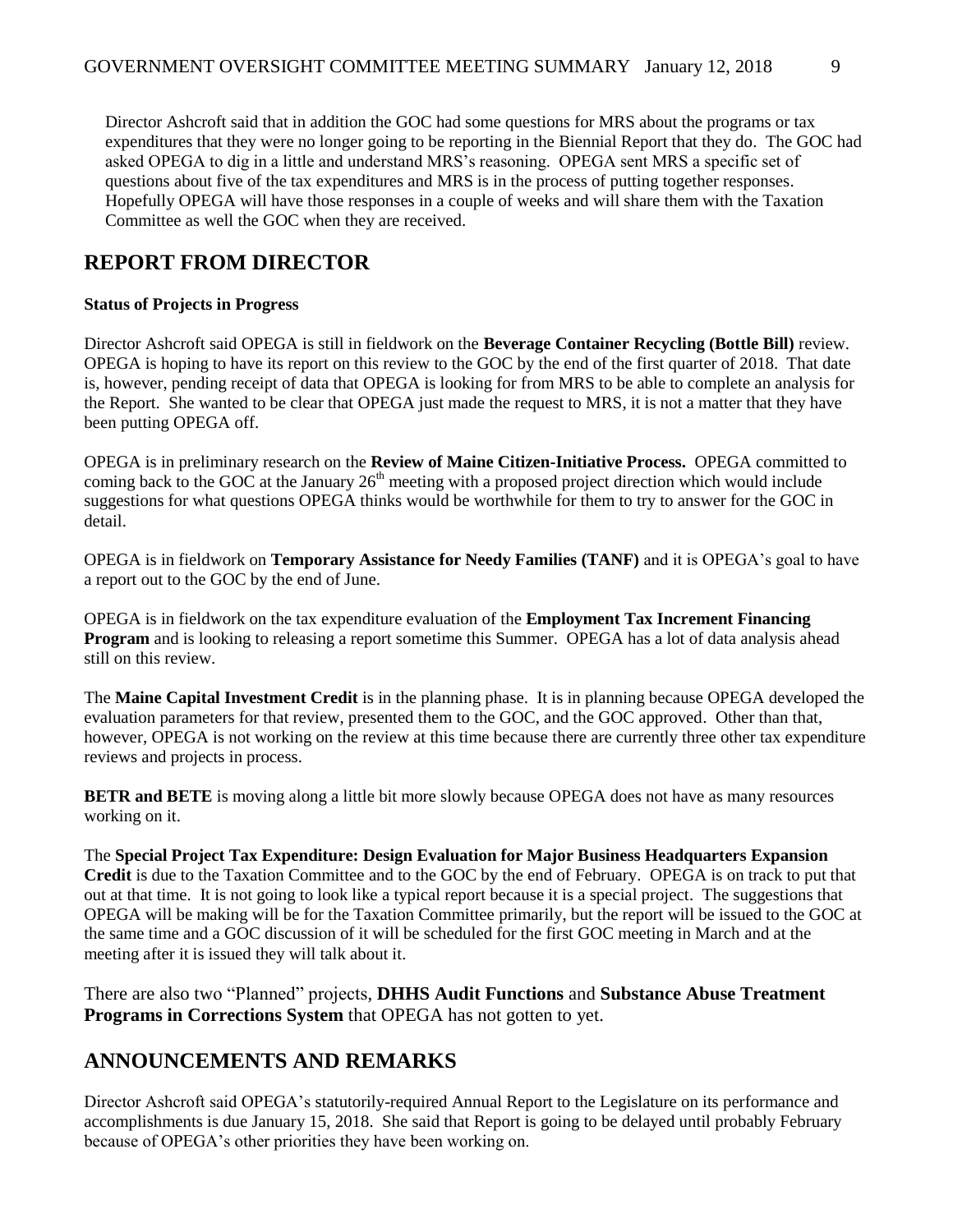# **NEXT GOC**

The next Government Oversight Committee meeting is scheduled for Friday, January 26, 2018 at 9:00 a.m.

# **ADJOURNMENT**

The Chair, Rep. Mastraccio, adjourned the Government Oversight Committee meeting at 10:35 a.m. on the motion of Sen. Davis, second by Rep. Rykerson, unanimous.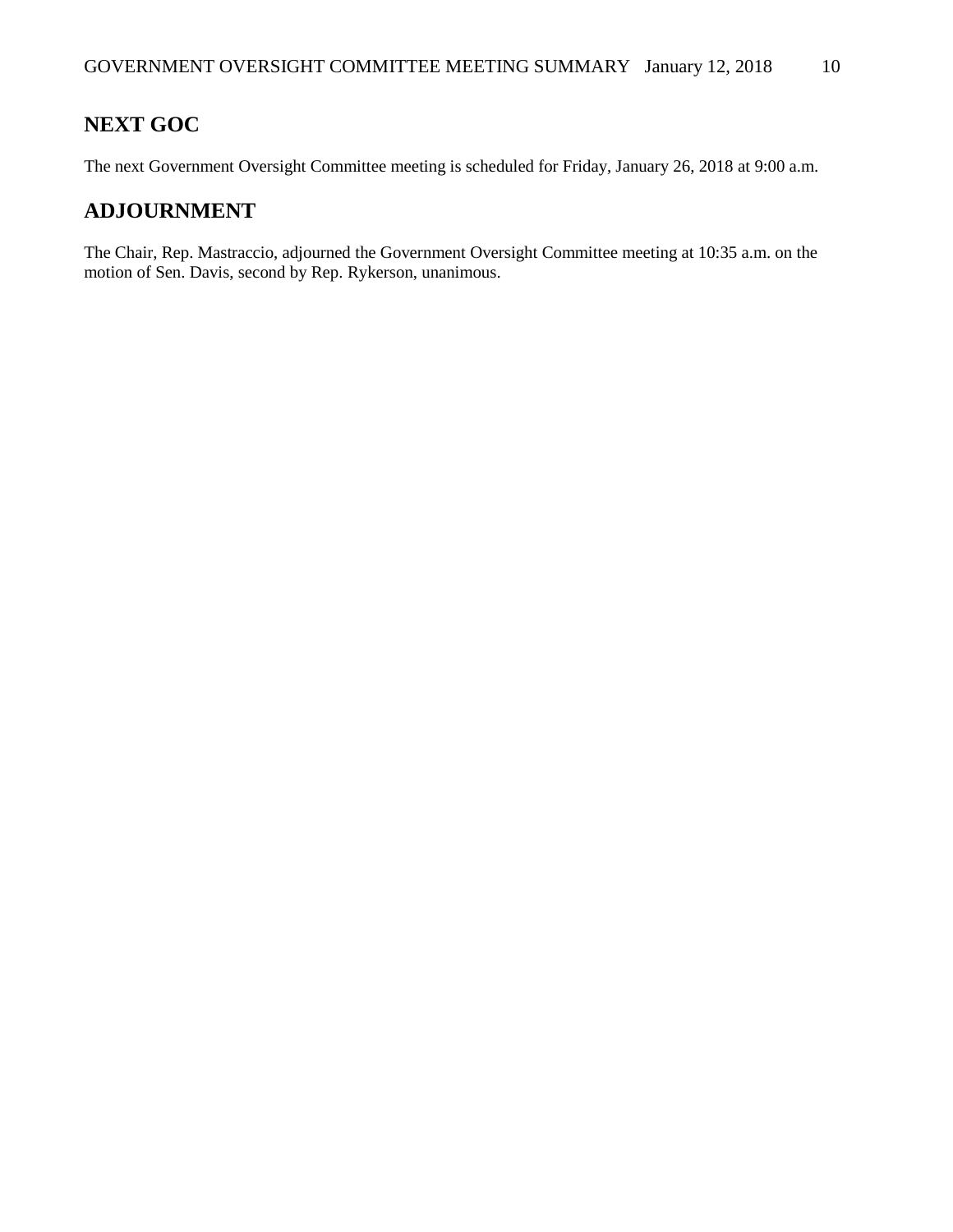# **Tax Expenditure Reviews**

### **Possible Areas for Process Improvements or Clarifications as of January 2018**

- The Taxation Committee may not always be the committee of jurisdiction in best position to consider and take action on OPEGA recommendations. Legislation related to the particular program or tax expenditure may have historically been referred to other committees (i.e. LCRED) which are, therefore, more familiar with the program and related tax expenditures. Also the State agency that is administering the tax expenditure may be under the jurisdiction of a different policy committee.
- $\bullet$  The Taxation Committee has a statutory deadline of December 1<sup>st</sup> for reporting out to the Legislature the results of their work on Expedited Reviews and any Full Evaluations OPEGA has completed that have been transmitted to Taxation. However, OPEGA reports may be transmitted to Taxation at any point during the year including late in the year.
- The time and staff support resources that Taxation or other policy committees need to fully consider OPEGA recommendations and take action to implement, if any, may be more than what is available during Sessions and more than what can be committed to during Interims. Additionally, supporting a committee through this process is not a familiar role for policy committee staff and is likely to be an addition to their workload.
- There is no process or roles and responsibilities assigned in statute for follow up on OPEGA recommendations – particularly recommendations for Management Action that are directed to an agency.
- Consideration of the appropriate role and responsibilities for OPEGA in supporting policy committees wanting to take legislative action on OPEGA recommendations, particularly as regards impact on OPEGA's objectivity (perceived or actual) when evaluating the tax expenditure in the future.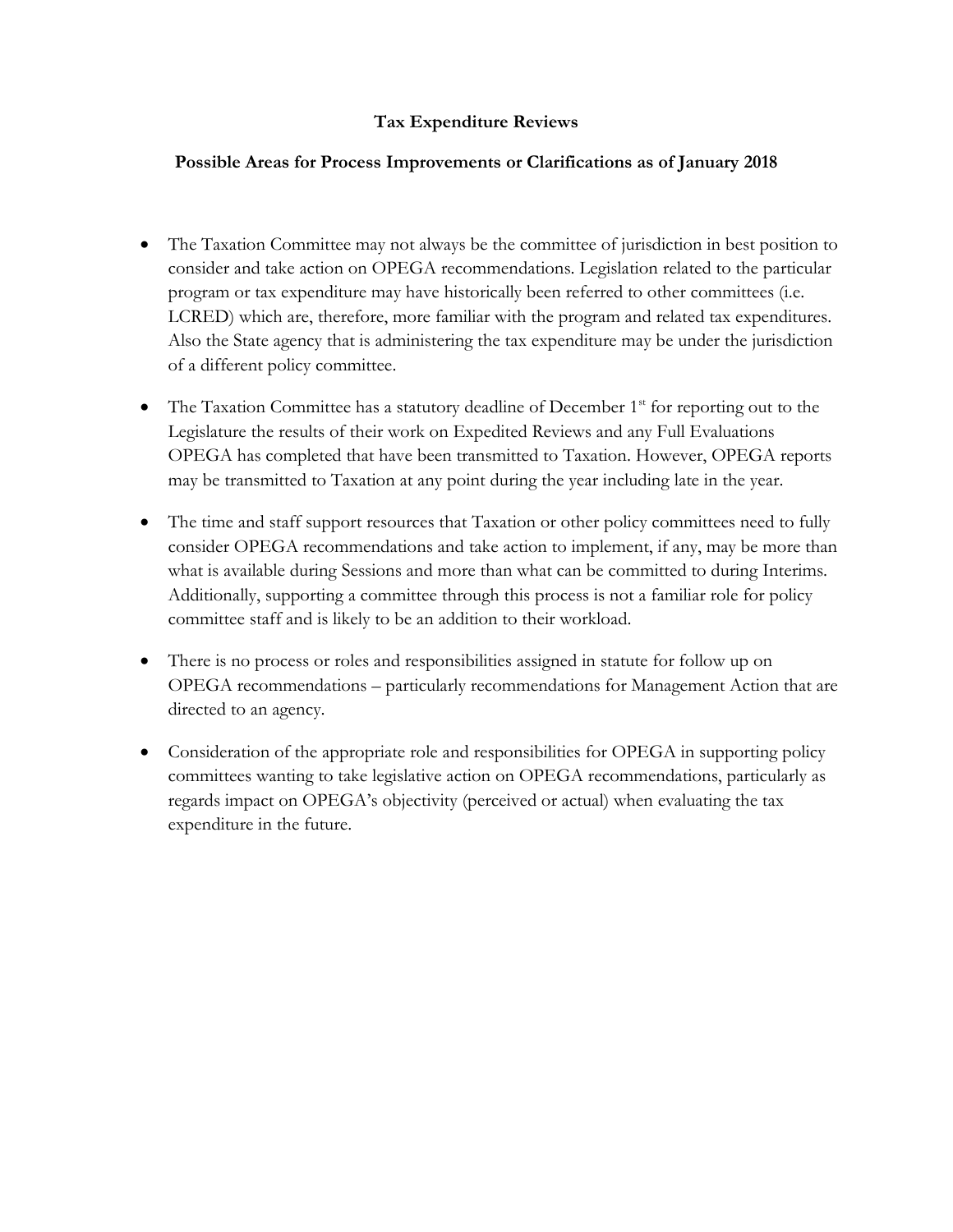# **History of Quasi-independent State Entity Reporting and Reviews Required by 5 MRSA §12023**

Title 5 §§12021-12023 contain requirements established for quasi-independent State entities in 2012 via Public Law 2011, Chapter 616. The law resulted from Government Oversight Committee (GOC) action related to a review of the Maine Turnpike Authority conducted by the Office of Program Evaluation and Government Accountability (OPEGA) in 2010 and 2011. The GOC felt, and the Legislature agreed, it was appropriate to clarify legislative expectations and strengthen legislative oversight for all significant quasiindependent entities created by the Legislature.

Section 12022 of the statute establishes responsibilities, expectations and requirements for certain financial policies and procedures of the 24 quasi-independent entities currently defined as "reporting entities" in §12021-6. The following general criteria were used to select entities for this list.

- They are established for a governmental purpose funded with revenues derived, in whole or part, from federal or state taxes or fees.
- They are a "component unit" of State government for purposes of the State's financial statements. The criteria used by the State Controller's Office to determine a component unit indicates both significant financial activity and a significant relationship to State government. (See general definition below).
- The statutory powers and duties of the quasi-independent state entity are considerably more than just advisory in nature and include such powers and duties as:
	- o Right to sue and be sued;
	- o Authority to enter into contracts;
	- o Authority to hire staff and consultants;
	- o Authority to establish and collect fees, issue bonds, accept grants, make loans etc.;
	- o Authority to acquire and manage property; and
	- o Authority to establish rules.
- Their organizational and accountability structure allows them to make significant policy and financial decisions independent of the Legislature and Executive state agencies.

Section 12023 of the statute also requires the "reporting entities" to submit annual reports to the Legislature regarding those financial policies and certain types of expenditures made by the entity. The designated entities are to file these reports with the Office of the Executive Director of the Legislative Council, the Clerk of the House and the Secretary of the Senate. The Executive Director is responsible for referring them to the appropriate joint standing committees of jurisdiction for review.

The first annual report from each "reporting entity" was due to the Legislature on February 1, 2013. This report included a discussion of the adoption and implementation status for the written financial policies and procedures required under §12022. In accordance with statute, the governing bodies of the entities were to have adopted policies by December 31, 2012 and be in position to fully implement the policies in their organizations by July 1, 2013. The first report was also supposed to describe the measures the governing body planned to use to monitor the organization's compliance with the adopted policies.

Beginning in February 2014, the "reporting entities" annual reports to the Legislature are to include a list of all procurements greater than \$10,000 in the preceding year that were not competitively procured and a list of all contributions made in the preceding year that exceeded \$1,000. The terms "competitive procurement" and "contributions" are defined in §12021 of the statute.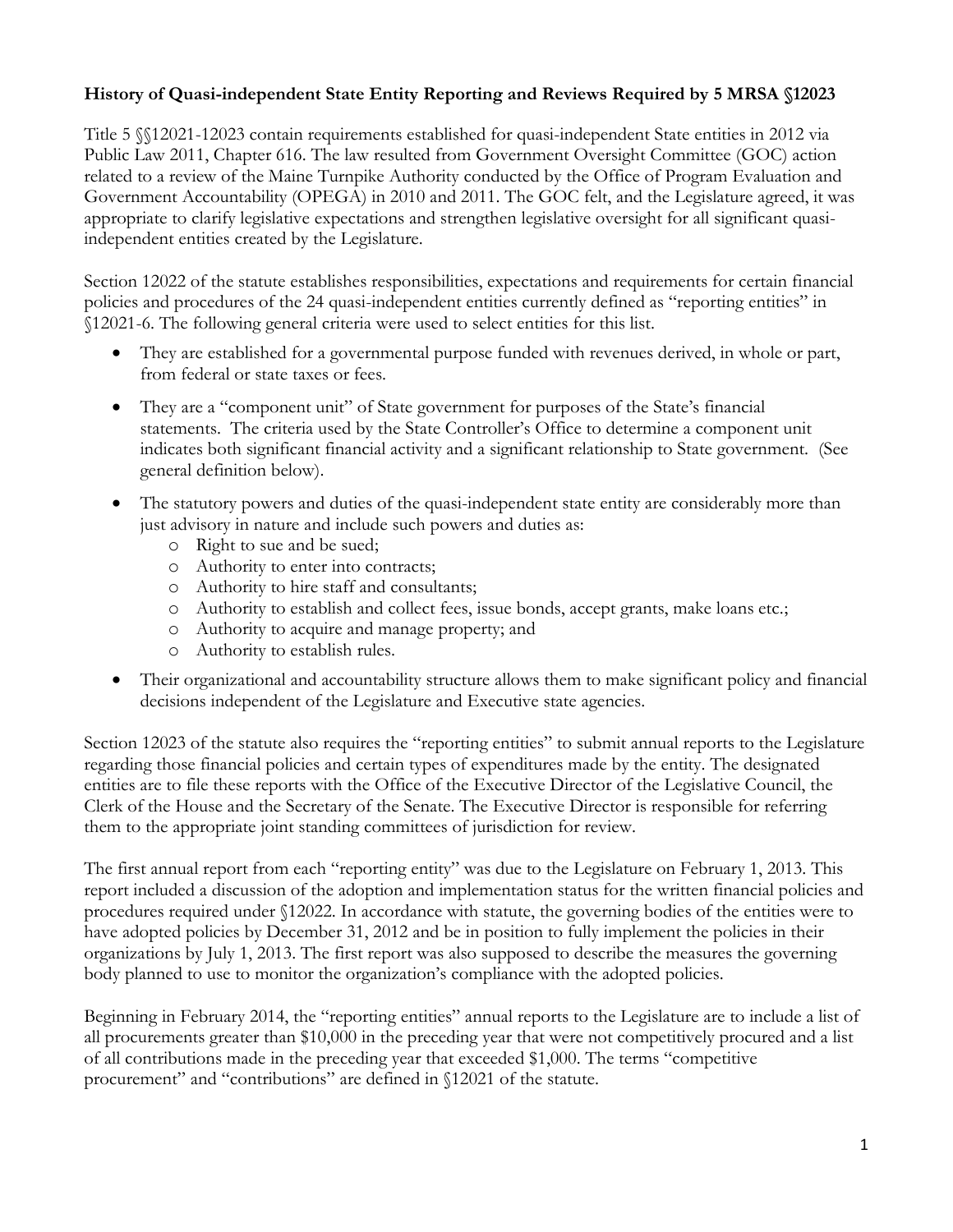In 2015, the GOC again initiated legislation that was enacted as Public Law 2015 Chapter 253, now codified in statute as 5 MRSA §12023 sub-§3. This statutory provision is intended to enhance legislative oversight of quasi-independent state entities by ensuring that joint standing committees of jurisdiction are monitoring the entities' compliance with requirements in 5 MRSA §§12022 and 12023. The GOC took this action after follow-up work by OPEGA determined that, while nearly all of the quasi-independent State entities had been submitting their annual reports, the annual reports had not been formally reviewed by the relevant legislative committees of jurisdiction. Title 5 §12023 sub-§3 now provides for review of the annual reports by those committees, with communication to the GOC on the results of the reviews and areas identified that perhaps should be examined in more depth.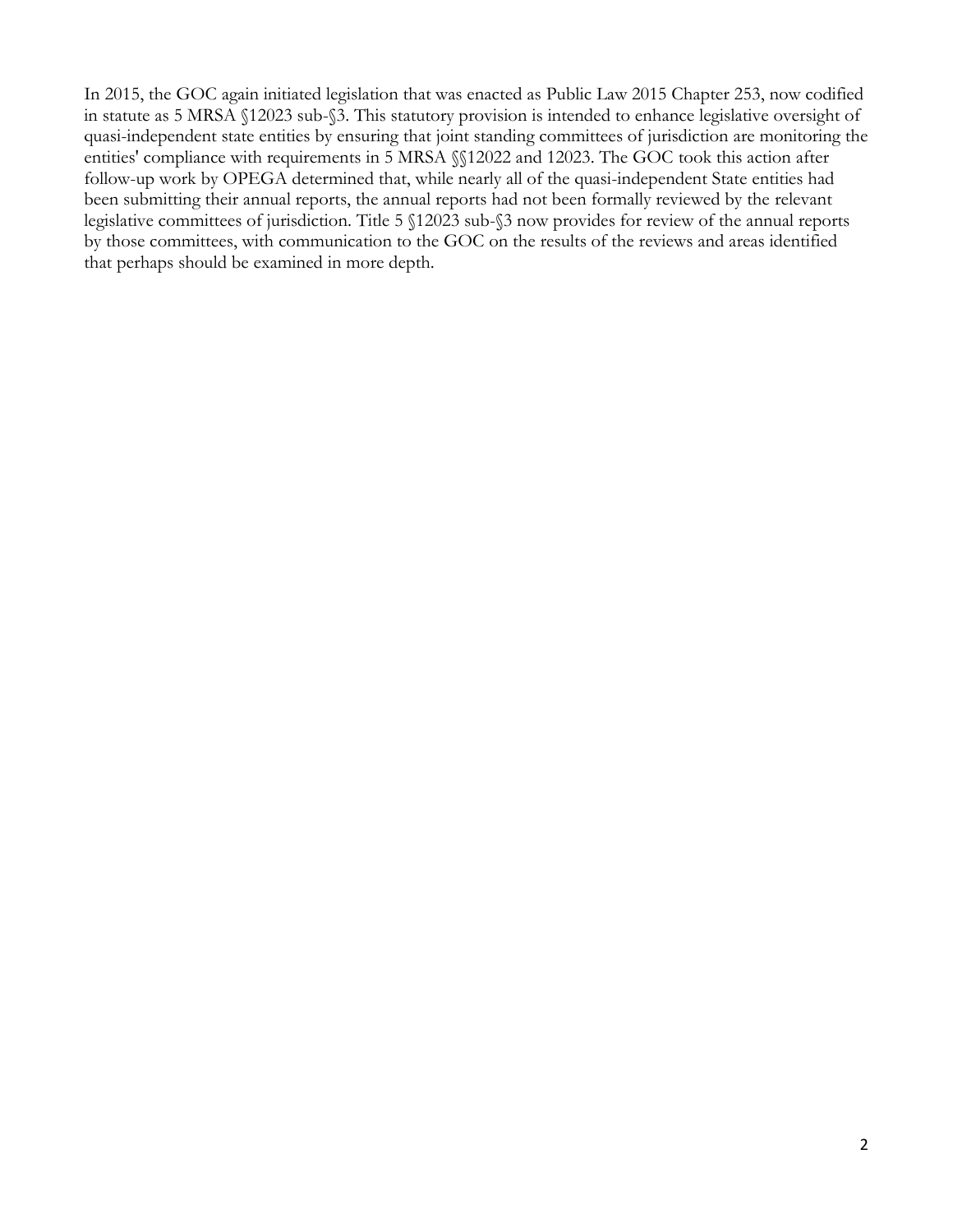# **Maine Revised Statutes Title 5: ADMINISTRATIVE PROCEDURES AND SERVICES Chapter 379: BOARDS, COMMISSIONS, COMMITTEES AND SIMILAR ORGANIZATIONS**

# **§12023. REPORTS TO THE LEGISLATURE**

**1**. **Adoption and implementation.** By February 1, 2013, a governing body shall submit a report to the Legislature on the adoption and implementation status of written policies and procedures required by section 12022 and describing the measures the governing body intends to use to monitor compliance with those policies and procedures. The report must be submitted to the Executive Director of the Legislative Council in a manner established by the executive director, who shall forward it to the appropriate joint standing committee or committees of the Legislature for review.

[ 2015, c. 102, §10 (AMD) .]

**2**. **Ongoing reports.** By February 1, 2014, and annually thereafter, a governing body shall submit a report to the Legislature containing the following information:

A. A list of all procurements exceeding \$10,000 in the preceding year for which competitive procurement was waived under the policies adopted pursuant to section 12022, subsection 3, including procurements exceeding \$10,000 that were made under contracts previously entered into for which competitive procurement was not required. The list must include the names of the vendors and costs associated with those procurements; [2011, c. 616, Pt. A, §1 (NEW).]

B. A list of all persons to which the entity made contributions greater than \$1,000 in the preceding year and the total amount contributed to each; and  $[2011, c. 616, Pt. A, §1 (NEW).]$ 

C. A description of changes made in the preceding year to the written policies and procedures required by section 12022 or to the procedures used by the governing body to monitor compliance with those policies and procedures. [2011, c. 616, Pt. A, §1 (NEW).]

For the purpose of this subsection, "the preceding year" means either the most recent January 1st to December 31st budget cycle or the most recent July 1st to June 30th budget cycle, depending on the fiscal year that the entity uses.

Reports to the Legislature required by this subsection must be submitted to the Clerk of the House, the Secretary of the Senate and the Executive Director of the Legislative Council in a manner determined by the Executive Director of the Legislative Council. The Executive Director of the Legislative Council shall forward each report to the appropriate joint standing committee or committees of the Legislature.

[ 2015, c. 102, §10 (AMD) .]

**3**. **Committee review and report.** By March 1st of every second regular session, beginning in 2016, a joint standing committee of the Legislature receiving reports pursuant to subsection 2 shall review the reports received within the past 2 calendar years, and gather additional information as necessary from the submitting entities, to assess whether policies and procedures adopted by a governing body in accordance with section 12022, subsections 3 to 5 are consistent with expectations established in those subsections and whether all reported waivers of competitive procurement and reported contributions made are in compliance with the adopted policies and procedures, including proper justification and documentation. The joint standing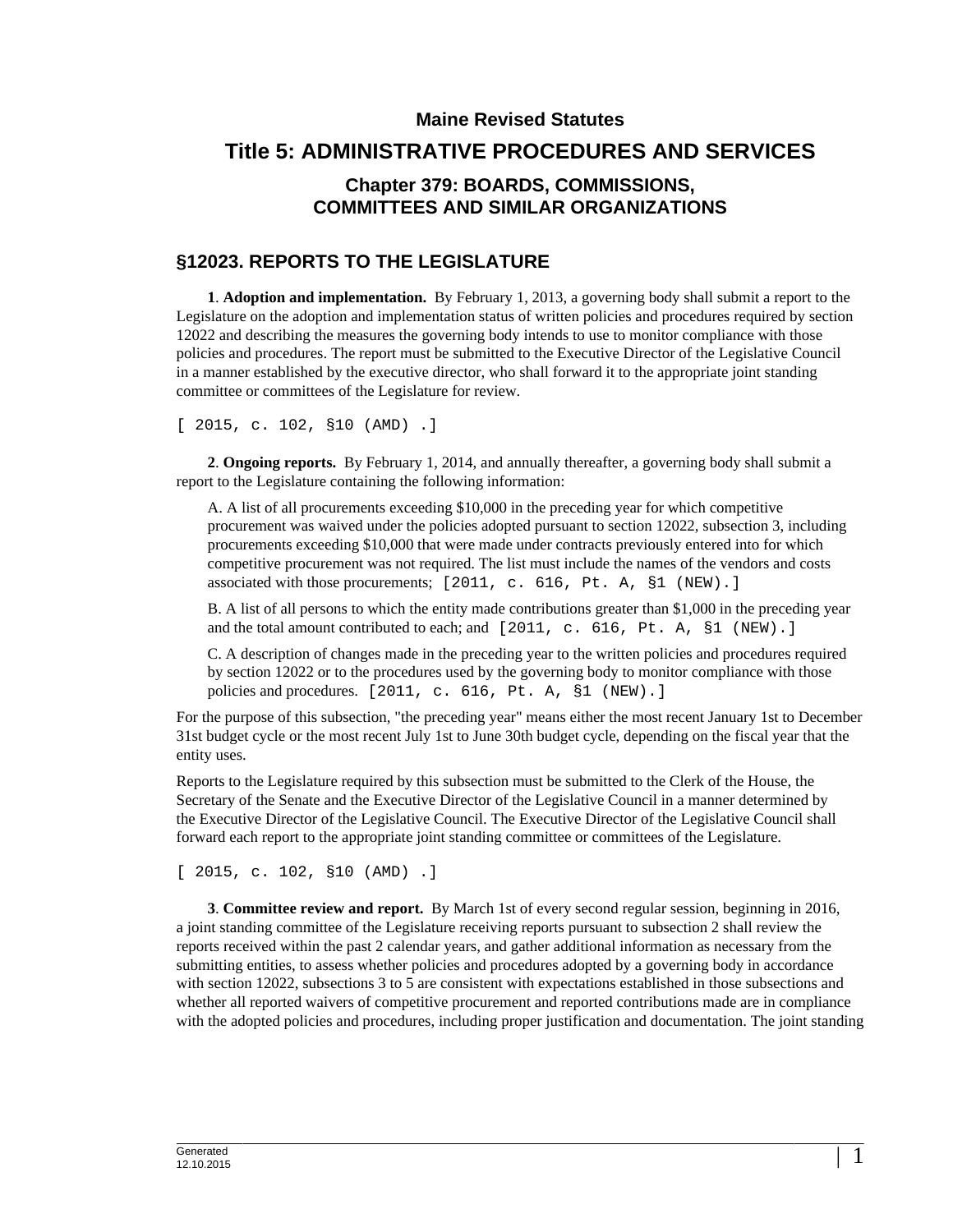committee shall report the results of its review, including any areas that should be reviewed in more depth, to the joint legislative committee established to oversee program evaluation and government accountability matters.

```
[ 2015, c. 253, §1 (NEW) .]
SECTION HISTORY
2011, c. 616, Pt. A, §1 (NEW). 2015, c. 102, §10 (AMD). 2015, c. 253,
§1 (AMD).
```
The State of Maine claims a copyright in its codified statutes. If you intend to republish this material, we require that you include the following disclaimer in your publication:

*All copyrights and other rights to statutory text are reserved by the State of Maine. The text included in this publication reflects changes made through the First Regular Session of the 127th Maine Legislature and is current through October 15, 2015. The text is subject to change without notice. It is a version that has not been officially certified by the Secretary of State. Refer to the Maine Revised Statutes Annotated and supplements for certified text.*

The Office of the Revisor of Statutes also requests that you send us one copy of any statutory publication you may produce. Our goal is not to restrict publishing activity, but to keep track of who is publishing what, to identify any needless duplication and to preserve the State's copyright rights.

PLEASE NOTE: The Revisor's Office cannot perform research for or provide legal advice or interpretation of Maine law to the public. If you need legal assistance, please contact a qualified attorney.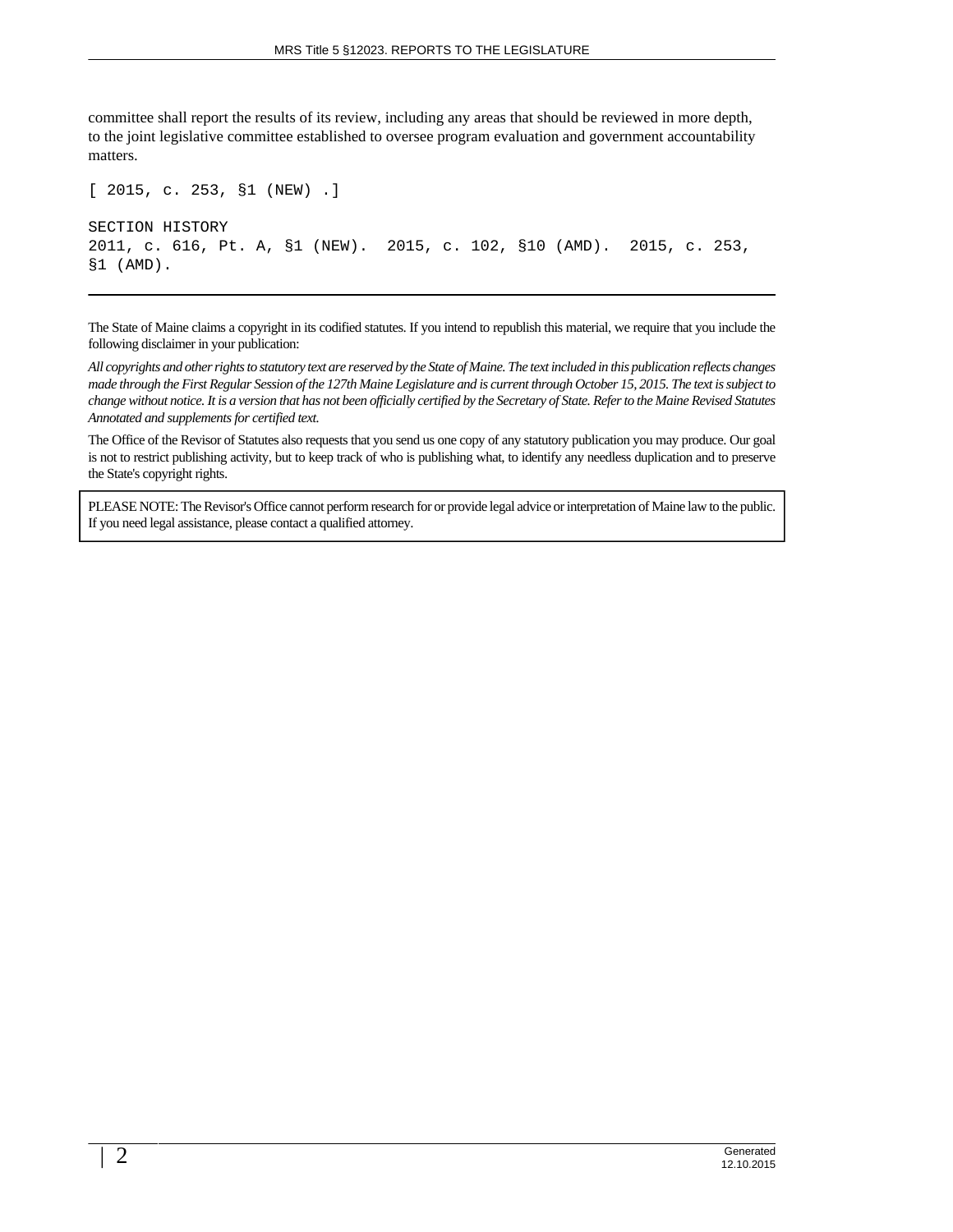#### **Quasi-independent State Agency Reports as per Title 5** §**12022 (due Feb. 1st each year) Summary of Reports Received as of 1-8-18**

|                                                            | <b>Reports Submitted</b> |      |              |              |                           |                 | <b>GEA Review</b> | <b>Budget</b> |                                  |
|------------------------------------------------------------|--------------------------|------|--------------|--------------|---------------------------|-----------------|-------------------|---------------|----------------------------------|
| <b>Agency Name</b>                                         | 2013                     | 2014 | 2015         | 2016         | 2017                      | JSC*            | <b>Schedule</b>   | <b>Review</b> |                                  |
| Maine Public Employees Retirement System                   | X                        | X    | X            | X            |                           | <b>AFA</b>      | 2021              | $Y - GF$      | Payments to                      |
| <b>Child Development Services</b>                          | $\mathsf{X}$             | X    | X            | $\mathsf{X}$ |                           | <b>EDUC</b>     | None**            | $Y - GF$      |                                  |
| Maine Community College System                             | X                        | X    | X            | X            |                           | <b>EDUC</b>     | 2017              | $Y - GF$      |                                  |
| Maine Education Loan Authority                             | X                        | X    | X            |              | N/A                       | <b>EDUC</b>     | 2019              | N             | MELA merged with FAME            |
| Maine Health & Higher Educational Facilities               | X                        | X    | X            | X            |                           | <b>EDUC</b>     | 2019              | N             |                                  |
| Maine Maritime Academy                                     | X                        | Χ    | X            | X            |                           | <b>EDUC</b>     | 2017              | $Y - GF$      |                                  |
| University of Maine System                                 | $\mathsf{X}$             | X    | X            | $\mathsf{X}$ |                           | <b>EDUC</b>     | 2017              | $Y - GF$      |                                  |
| ConnectME Authority                                        | X                        | X    | X            | X            |                           | <b>EUT</b>      | None              | N             |                                  |
| <b>Efficiency Maine Trust</b>                              | X                        | X    | X            | $\mathsf{X}$ |                           | <b>EUT</b>      | None              | $Y - GF$      |                                  |
| Maine Municipal & Rural Electrification Cooperative Agency | X                        | X    | X            | $\mathsf{X}$ |                           | <b>EUT</b>      | 2015              | N             |                                  |
| Maine State Housing Authority                              | X                        | Χ    | X            | $\mathsf{X}$ |                           | <b>EUT</b>      | 2015              | $Y - GF$      | Some programs                    |
| Maine Municipal Bond Bank                                  | $\mathsf{x}$             | X    | X            | $\mathsf{X}$ |                           | <b>I&amp;FS</b> | 2015              | $Y - GF$      | <b>Rural Water Program</b>       |
| Maine Human Rights Commission                              | X                        | X    | X            | $\mathsf{X}$ |                           | <b>JUD</b>      | 2017              | $Y - GF$      |                                  |
| Finance Authority of Maine                                 | $\mathsf{X}$             | X    | X            | X            |                           | <b>LCRED</b>    | 2017              | $Y - GF$      | Some programs                    |
| Loring Development Authority                               | $\mathsf{X}$             | X    | X            | $\mathsf{X}$ |                           | <b>LCRED</b>    | None              | N             |                                  |
| <b>Maine Governmental Facilities Authorities</b>           | X                        | X    | X            | X            |                           | <b>LCRED</b>    | 2021              | $Y - GF$      | Debt Service                     |
| <b>Maine Port Authority</b>                                | X                        | X    | X            | X            |                           | <b>LCRED</b>    | None              | N.            | Part of MDOT's budget?           |
| Maine Technology Institute                                 | X                        |      | X            | X            |                           | <b>LCRED</b>    | None***           | $Y - GF$      | <b>DECD Office of Innovation</b> |
| Midcoast Regional Redevelopment Authority                  | X                        | X    | X            | X            | $\boldsymbol{\mathsf{X}}$ | <b>LCRED</b>    | <b>None</b>       | N             |                                  |
| Small Enterprise Growth Board                              | $\mathsf{x}$             | X    | X            | X            |                           | <b>LCRED</b>    | None              | N.            |                                  |
| Washington County Development Authority                    | X                        | X    | X            | X            |                           | <b>LCRED</b>    | None              | N.            |                                  |
| <b>Worker's Compensation Board</b>                         | $\mathsf{X}$             | X    | $\mathsf{X}$ | $\mathsf{X}$ |                           | <b>LCRED</b>    | 2017              | N             |                                  |
| Maine Turnpike Authority                                   | Χ                        | Χ    | Χ            | X            |                           | <b>TRANS</b>    | 2021              | Y             | <b>Trans Committee</b>           |
| Northern New England Passenger Rail Authority              | X                        | X    | X            | X            |                           | <b>TRANS</b>    | None              | N             | Some is part of MDOT's budget    |

**\*Joint Standing Committee of jurisdiction that received the submitted reports via the Executive Director of the Legislative Council.**

**\*\*No GEA review unless part of Dept of Education review in 2021**

**\*\*\*No GEA review unless part of Dept of Economic and Community Development review in 2021**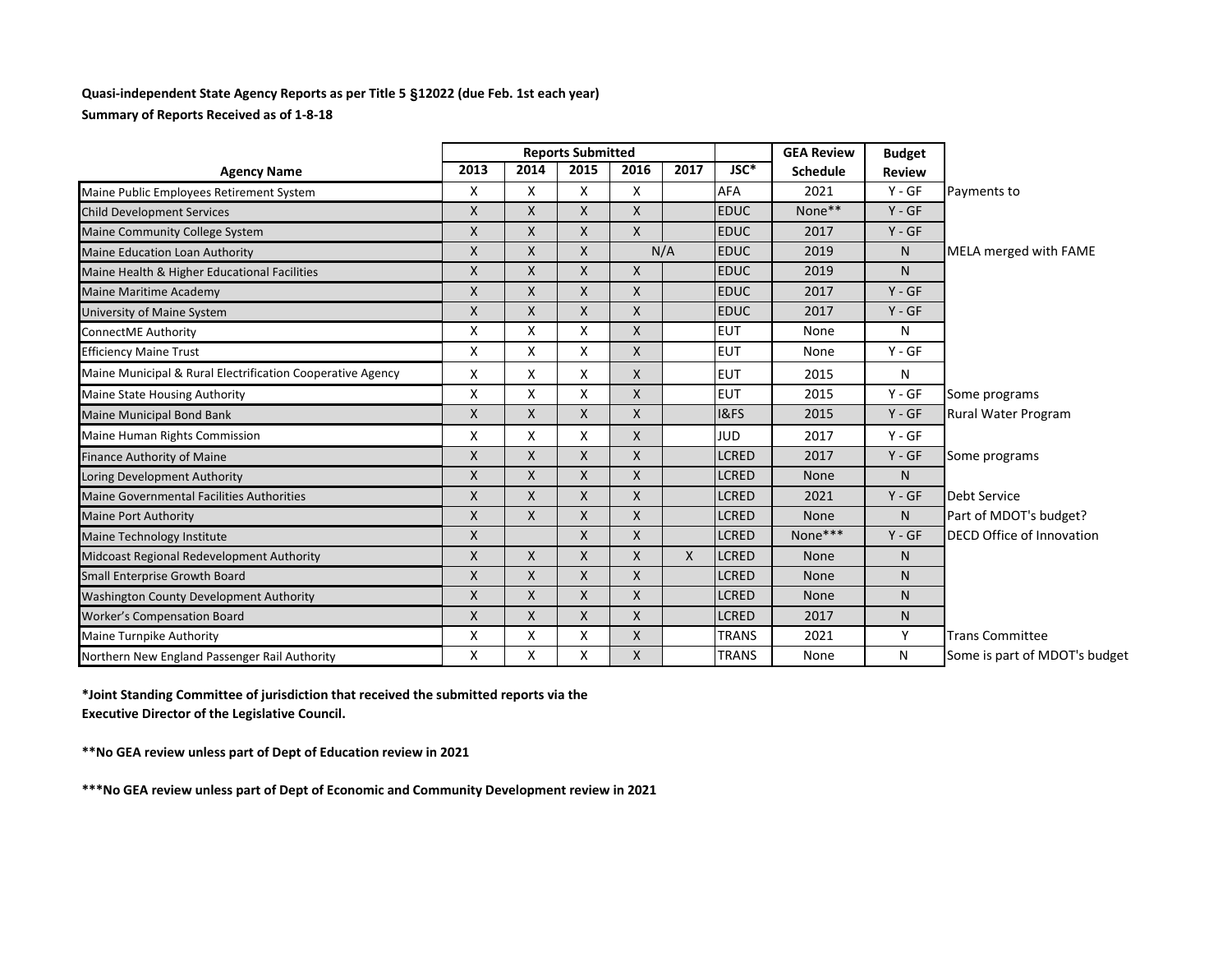# **Guide for Policy Committee Review of Quasi-Independent State Entity Annual Reports and Related Financial Practices Pursuant to 5 MRSA §§12021 – 12023**

## **Documents Needed**

- Entity's current written policies and procedures governing procurement, contributions and donations, and travel, entertainment and meal expenses. (Get these documents from the entity.)
- Annual reports submitted by the entity pursuant to  $$12023$  for at least the past two years. (These reports are submitted to the Executive Director's Office who has been forwarding them to the relevant JSCs.)

### **Review Process**

## **Step 1 – Review of the written policy and procedures**

Policy committee compare substance of each policy to statutory requirements for that policy in §12022.

- a. Are there any areas where it appears policy is not compliant or where it is unclear whether the policy is compliant?
- b. Is there anything in the policy that raises questions as to whether expenditures and practices allowed under the policy are indeed consistent with the entity's authorized mission and duties (§12022 sub-§1)?

Policy committee question entity on:

- 1. When did the governing Board approve/adopt these current written policies and procedures?
- 2. How does the governing Board monitor the entity's compliance with each of these policies and procedures?
- 3. Have there been changes to the written policies or the way in which Board monitors compliance since the Board formally adopted the policies? If so, have these changes been reported in the entity's annual report as required by §12023 sub-§2, par. C?
- 4. Any areas identified by the committee in a. and b. above that require additional explanation.

# **Step 2 – Review of entity annual reports re: procurements over \$10,000 that were not competitively bid for last two years**

Policy committee review list of non-competitive procurements over \$10,000

a. Has the entity provided explanation or justification for why the procurement was not competitively bid and/or which waiver in its procurement policy the procurement applies to? If not, ask the entity to supply justification or the relevant waiver provision.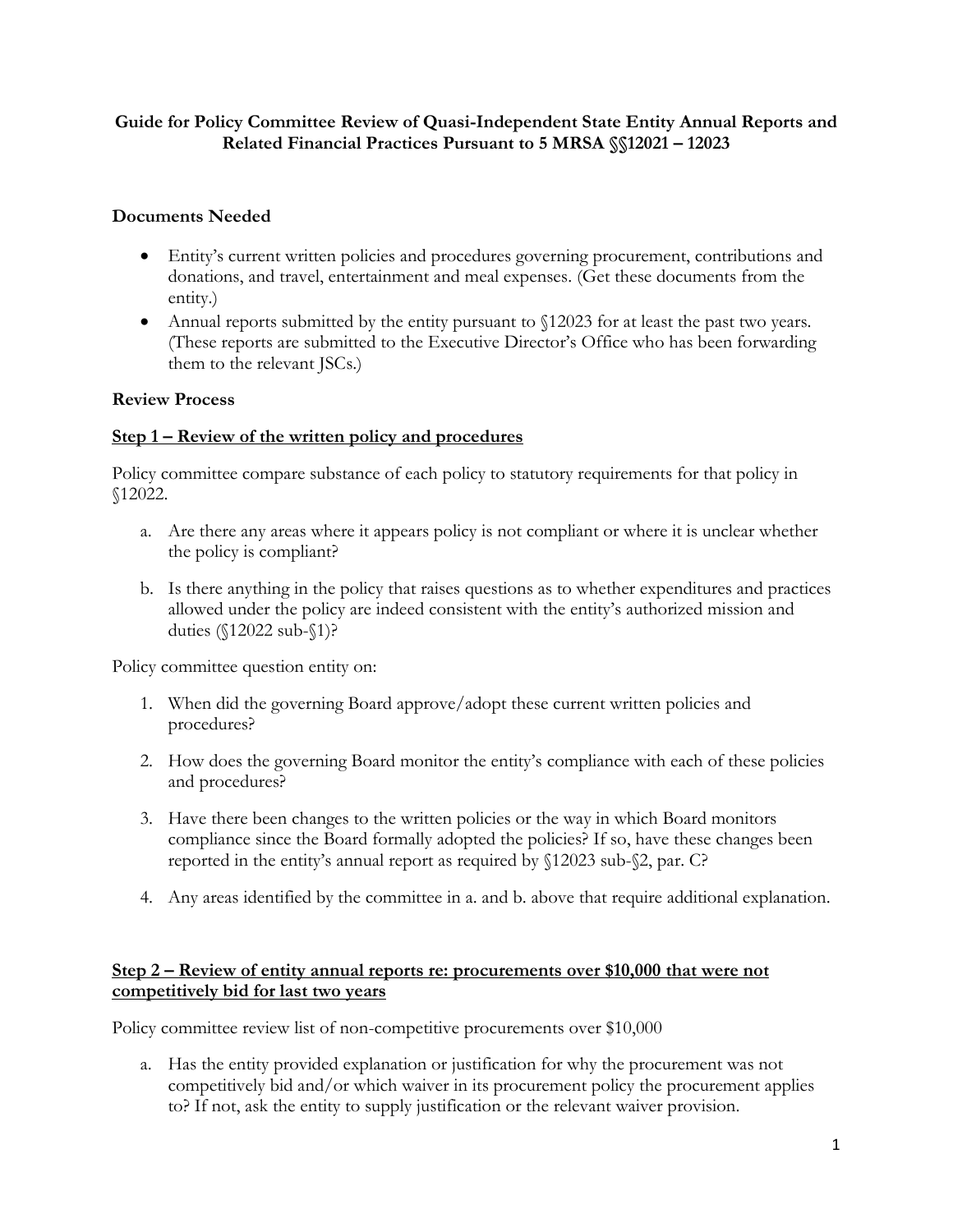- b. Are there any procurements that appear non-compliant with the entity's policy, or where it is questionable or unclear whether it is compliant?
- c. Do any of the vendors/procurements listed raise questions as to whether those expenditures are indeed consistent with the entity's authorized mission and duties (§12022 sub-§1)?
- d. Are there any procurements where vendor name, dollar amount of the procurement, or repeated history of non-competitive procurements from this vendor raise questions or concerns for the committee?

Policy committee question entity on:

- 1. Will the entity testify that the list of procurements provided in the annual report is complete to the best of its knowledge?
- 2. What does the entity maintain for documentation explaining or justifying the choice to procure these goods/services through a non-competitive process?
- 3. Any areas identified by the committee in a. thru d. above that require additional explanation.

#### **Step 3 – Review of entity annual reports re: contributions over \$1,000 for last two years**

Policy committee review list of donations and contributions over \$1,000

- a. Has the entity provided explanation of what the contribution was for if it is not evident from the name of the person/organization it was made to? If not, ask the entity to provide explanation.
- b. Are there any contributions that appear non-compliant with the entity's policy, or where it is questionable or unclear whether it is compliant?
- c. Do any of the contributions listed raise questions as to whether those expenditures are indeed consistent with the entity's authorized mission and duties (§12022 sub-§1)?
- d. Are there any contributions where the name, dollar amount of the donation or contribution, or repeated history of donations/contributions to the individual or organization raise questions or concerns for the committee?

Policy committee question entity on:

- 1. Will the entity testify that the list of contributions provided in the annual report is complete to the best of its knowledge?
- 2. What does the entity maintain for documentation explaining the purpose of the contribution?
- 3. Any areas identified by the committee in a. thru d. above that require additional explanation.